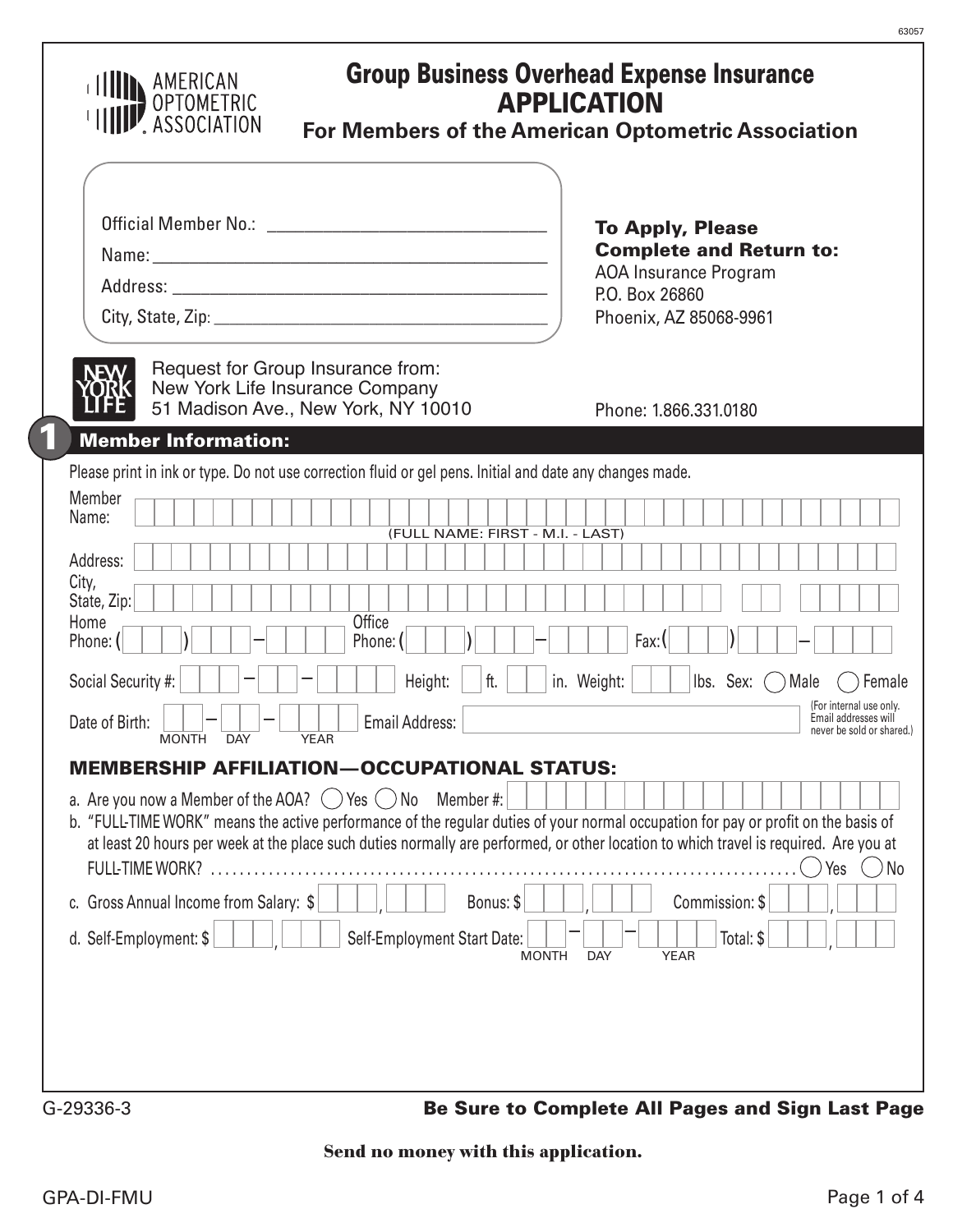| <b>Member Information (Continued)</b> |
|---------------------------------------|
|                                       |
|                                       |
|                                       |

| Do you now have or are you now applying for any other insurance which provides benefits if you are unable to work because of |  |  |
|------------------------------------------------------------------------------------------------------------------------------|--|--|
| disability? If "Yes" please list: (Attach a separate sheet if necessary, sign and date)                                      |  |  |

| COMPANY | <b>PLAN</b> | <b>CONTRACTOR BENIETIN</b><br>υп | <b>BENEFIT PERIOD</b><br>the contract of the contract of the contract of the contract of the contract of the contract of the contract of |
|---------|-------------|----------------------------------|------------------------------------------------------------------------------------------------------------------------------------------|
|         |             |                                  |                                                                                                                                          |

# 2 Insurance Requested: **(refer to brochure for eligibility, options, and coverage description)**

I hereby apply for the coverages checked below, based upon all my statements made in this application: Monthly Benefit:  $$$  (from \$100 to \$15,000 per month in \$100 units)

*Waiting Period (check one):*  $\bigcirc$  15 days  $\bigcirc$  30 days

1) Average monthly amount of "Eligible Overhead Expenses" in preceding 6 months \$

2) Practicing as:  $\bigcirc$  Corporation  $\bigcirc$  Partnership  $\bigcirc$  Individual

3) Average number of Employees:

4) What percent of the monthly "Eligible Expenses" are you responsible for:  $\frac{1}{2}$ %

## 3 Statement of Health: **Please initial any changes you make on this form.**

#### To the best of your knowledge and belief, please answer the following questions as they apply to you:

| <b>YES</b>                                                                                                                                 | <b>NO</b>                                   |
|--------------------------------------------------------------------------------------------------------------------------------------------|---------------------------------------------|
| A. Are you now ill or taking any prescribed medications or receiving or contemplating any medical attention or                             |                                             |
|                                                                                                                                            |                                             |
| B. During the past five years, have you ever been medically diagnosed by a physician or other medical care                                 |                                             |
|                                                                                                                                            |                                             |
| 1. heart or circulatory trouble: elevated blood pressure; chest pain or pressure; gynecological or genitourinary disorders; disorder of    |                                             |
| breast or reproductive organs or functions; ulcers or digestive disorders; cancer; tumor or cyst; diabetes; mental or nervous disorder;    |                                             |
| emotional conditions; psychiatric care or psychotherapeutic treatment; fainting spells; convulsions or epilepsy; respiratory disorder;     |                                             |
| kidney or liver disorder (including hepatitis); enlarged lymph nodes or immunodeficiency disorder; thyroid disorder; blood disorder;       |                                             |
|                                                                                                                                            |                                             |
| albumin, blood, pus or sugar in urine; back trouble/disorder; arthritis; bone or joint disorder; varicose veins; hemorrhoids or hernia;    |                                             |
|                                                                                                                                            |                                             |
| 2. other health or physical impairment including (in the past five years):                                                                 |                                             |
| a. Being medically diagnosed as having Acquired Immune Deficiency Syndrome (AIDS) or AIDS                                                  |                                             |
|                                                                                                                                            | $($ )                                       |
|                                                                                                                                            | $\left(\right)$                             |
|                                                                                                                                            | $\bigcirc$                                  |
| C. During the past five years have you ever been counseled, treated or hospitalized for the use of alcohol or drugs? $\circ$               | $\bigcirc$                                  |
|                                                                                                                                            | $\left(\begin{array}{c} \end{array}\right)$ |
| E. Are you now disabled, or applied or applying for, or receiving any disability or Workers' Compensation benefits or                      |                                             |
|                                                                                                                                            | ( )                                         |
| F. During the past two years, have you participated in, or do you plan to participate in: aircraft flying other than as a passenger, scuba |                                             |
| diving, ultralight flying, ballooning, parachuting, mountaineering, rodeo riding, snowmobiling, hang gliding, parasailing, bungee          |                                             |
|                                                                                                                                            |                                             |
|                                                                                                                                            |                                             |
| <b>Continued on page 3</b>                                                                                                                 |                                             |
|                                                                                                                                            |                                             |

### G-29336-3 Be Sure to Complete All Pages and Sign Last Page

#### **Send no money with this application.**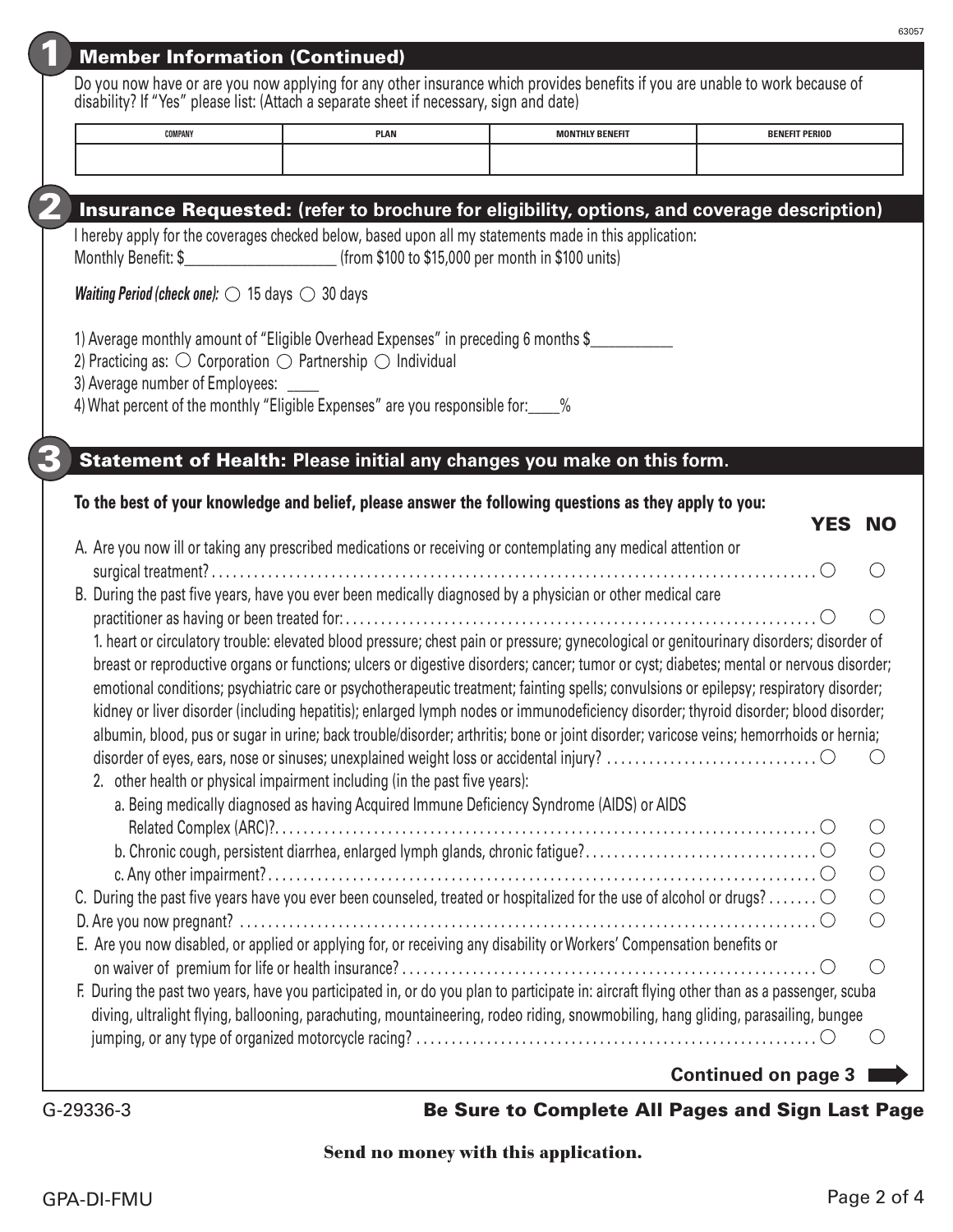|           |                                                                                                                                                                                                                                                                                                                                                                                                                                                                                                                                                                                                                                                                                                                                                         |                                                        |                                                                                                                                                      |                         |                 |                                 |                                     |      | Statement of Health: Please initial any changes you make on this form. (Continued)                                                                                                                                                                                                                                                                                                                                                                                                                                                                                                                                                                                                                                                                                                                                                                                           |  |
|-----------|---------------------------------------------------------------------------------------------------------------------------------------------------------------------------------------------------------------------------------------------------------------------------------------------------------------------------------------------------------------------------------------------------------------------------------------------------------------------------------------------------------------------------------------------------------------------------------------------------------------------------------------------------------------------------------------------------------------------------------------------------------|--------------------------------------------------------|------------------------------------------------------------------------------------------------------------------------------------------------------|-------------------------|-----------------|---------------------------------|-------------------------------------|------|------------------------------------------------------------------------------------------------------------------------------------------------------------------------------------------------------------------------------------------------------------------------------------------------------------------------------------------------------------------------------------------------------------------------------------------------------------------------------------------------------------------------------------------------------------------------------------------------------------------------------------------------------------------------------------------------------------------------------------------------------------------------------------------------------------------------------------------------------------------------------|--|
|           |                                                                                                                                                                                                                                                                                                                                                                                                                                                                                                                                                                                                                                                                                                                                                         | G. Your Driver's License No:<br><b>Member: Product</b> | If "Yes," Please state when you last used tobacco or nicotine products and specify the product used.                                                 |                         |                 | Date (Mo/Dy/Yr):                |                                     |      | State Issued:<br>H. During the past five years, have you had your driver's license suspended, or revoked, or had any moving violations? $\circlearrowright$<br>I. Tobacco/Nicotine Use: Have you or your spouse (if proposed for coverage) used tobacco or any nicotine substitute in                                                                                                                                                                                                                                                                                                                                                                                                                                                                                                                                                                                        |  |
|           |                                                                                                                                                                                                                                                                                                                                                                                                                                                                                                                                                                                                                                                                                                                                                         |                                                        | K. For residents of Minnesota and Connecticut only, has any person to be insured been convicted of a crime or<br>sheet if necessary, sign and date.) |                         |                 |                                 |                                     |      | J. Except for the residents of Minnesota and Connecticut, has any person to be insured been convicted of a crime or served time in<br>If you have answered "Yes" to any Questions, give complete details below. (Attach a separate                                                                                                                                                                                                                                                                                                                                                                                                                                                                                                                                                                                                                                           |  |
|           | QUESTION<br>LETTER/#                                                                                                                                                                                                                                                                                                                                                                                                                                                                                                                                                                                                                                                                                                                                    | NAME(S) OF<br><b>PROPOSED INSURED</b>                  | <b>ILLNESS OR</b><br><b>CONDITION</b>                                                                                                                | <b>DATE OF</b><br>ONSET | <b>DURATION</b> | TREATMENT/<br><b>OPERATIONS</b> | <b>DEGREE OF</b><br><b>RECOVERY</b> | DATE | NAME AND ADDRESS OF PHYSICIANS OR OTHER MEDICAL CARE<br>PRACTITIONERS OR HOSPITALS WHERE CONFINED OR TREATED                                                                                                                                                                                                                                                                                                                                                                                                                                                                                                                                                                                                                                                                                                                                                                 |  |
|           |                                                                                                                                                                                                                                                                                                                                                                                                                                                                                                                                                                                                                                                                                                                                                         | <b>Fraud Notice:</b>                                   |                                                                                                                                                      |                         |                 |                                 |                                     |      |                                                                                                                                                                                                                                                                                                                                                                                                                                                                                                                                                                                                                                                                                                                                                                                                                                                                              |  |
|           |                                                                                                                                                                                                                                                                                                                                                                                                                                                                                                                                                                                                                                                                                                                                                         |                                                        |                                                                                                                                                      |                         |                 | <b>FRAUD NOTICE</b>             |                                     |      |                                                                                                                                                                                                                                                                                                                                                                                                                                                                                                                                                                                                                                                                                                                                                                                                                                                                              |  |
|           |                                                                                                                                                                                                                                                                                                                                                                                                                                                                                                                                                                                                                                                                                                                                                         |                                                        |                                                                                                                                                      |                         |                 |                                 |                                     |      | FRAUD NOTICE - For Residents of all states except those listed below: Any person who knowingly and with intent to defraud any insurance company<br>or other person files an application for insurance or statement of claim containing any materially false information or conceals for the purpose<br>of misleading, information concerning any fact material thereto commits a fraudulent insurance act, which may be a crime and may subject<br>such person to criminal and civil penalties. RESIDENTS OF CO: the following also applies: Any insurance company or agent who defrauds<br>or attempts to defraud an insured shall be reported to the Colorado Division of Insurance within the Department of Regulatory Agencies.<br>RESIDENTS OF AL/AR/LA/RI: Any person who knowingly presents a false or fraudulent claim for payment of a loss or benefit or knowingly |  |
|           |                                                                                                                                                                                                                                                                                                                                                                                                                                                                                                                                                                                                                                                                                                                                                         |                                                        |                                                                                                                                                      |                         |                 |                                 |                                     |      | presents false information in an application for insurance is guilty of a crime and may be subject to fines and confinement in prison.                                                                                                                                                                                                                                                                                                                                                                                                                                                                                                                                                                                                                                                                                                                                       |  |
|           | <b>RESIDENTS OF CA:</b> Any person who knowingly and with intent to defraud any insurance company or other person files an application<br>for insurance or statement of claim containing any materially false information or conceals for the purpose of misleading, information<br>concerning any fact material thereto commits a fraudulent insurance act, which may be a crime and may subject such person to criminal<br>and civil penalties. The falsity of any statement in the application for any policy shall not bar the right to recovery under the policy unless<br>such false statement was made with actual intent to deceive or unless it materially affected either the acceptance of the risk or the hazard<br>assumed by the insurer. |                                                        |                                                                                                                                                      |                         |                 |                                 |                                     |      |                                                                                                                                                                                                                                                                                                                                                                                                                                                                                                                                                                                                                                                                                                                                                                                                                                                                              |  |
|           |                                                                                                                                                                                                                                                                                                                                                                                                                                                                                                                                                                                                                                                                                                                                                         |                                                        | materially related to a claim was provided by the applicant.                                                                                         |                         |                 |                                 |                                     |      | <b>RESIDENTS OF D.C.:</b> WARNING: It is a crime to provide false or misleading information to an insurer for the purpose of defrauding the insurer<br>or any other person. Penalties include imprisonment and/or fines. In addition, an insurer may deny insurance benefits, if false information                                                                                                                                                                                                                                                                                                                                                                                                                                                                                                                                                                           |  |
|           |                                                                                                                                                                                                                                                                                                                                                                                                                                                                                                                                                                                                                                                                                                                                                         |                                                        | application containing any false, incomplete, or misleading information is guilty of a felony of the third degree.                                   |                         |                 |                                 |                                     |      | <b>RESIDENTS OF FL:</b> Any person who knowingly and with intent to injure, defraud, or deceive any insurer files a statement of claim or an                                                                                                                                                                                                                                                                                                                                                                                                                                                                                                                                                                                                                                                                                                                                 |  |
|           |                                                                                                                                                                                                                                                                                                                                                                                                                                                                                                                                                                                                                                                                                                                                                         |                                                        | false information in an application for insurance may be guilty of insurance fraud as determined by a court of law.                                  |                         |                 |                                 |                                     |      | <b>RESIDENTS OF KS:</b> Any person who knowingly presents a false or fraudulent claim for payment of a loss or benefit or knowingly presents                                                                                                                                                                                                                                                                                                                                                                                                                                                                                                                                                                                                                                                                                                                                 |  |
|           |                                                                                                                                                                                                                                                                                                                                                                                                                                                                                                                                                                                                                                                                                                                                                         |                                                        |                                                                                                                                                      |                         |                 |                                 |                                     |      | <b>RESIDENTS OF ME:</b> It is a crime to knowingly provide false, incomplete, or misleading information to an insurance company for the purpose                                                                                                                                                                                                                                                                                                                                                                                                                                                                                                                                                                                                                                                                                                                              |  |
|           |                                                                                                                                                                                                                                                                                                                                                                                                                                                                                                                                                                                                                                                                                                                                                         |                                                        |                                                                                                                                                      |                         |                 |                                 |                                     |      | <b>Continued on page 4</b>                                                                                                                                                                                                                                                                                                                                                                                                                                                                                                                                                                                                                                                                                                                                                                                                                                                   |  |
| G-29336-3 |                                                                                                                                                                                                                                                                                                                                                                                                                                                                                                                                                                                                                                                                                                                                                         |                                                        |                                                                                                                                                      |                         |                 |                                 |                                     |      | <b>Be Sure to Complete All Pages and Sign Last Page</b>                                                                                                                                                                                                                                                                                                                                                                                                                                                                                                                                                                                                                                                                                                                                                                                                                      |  |

**Send no money with this application.**